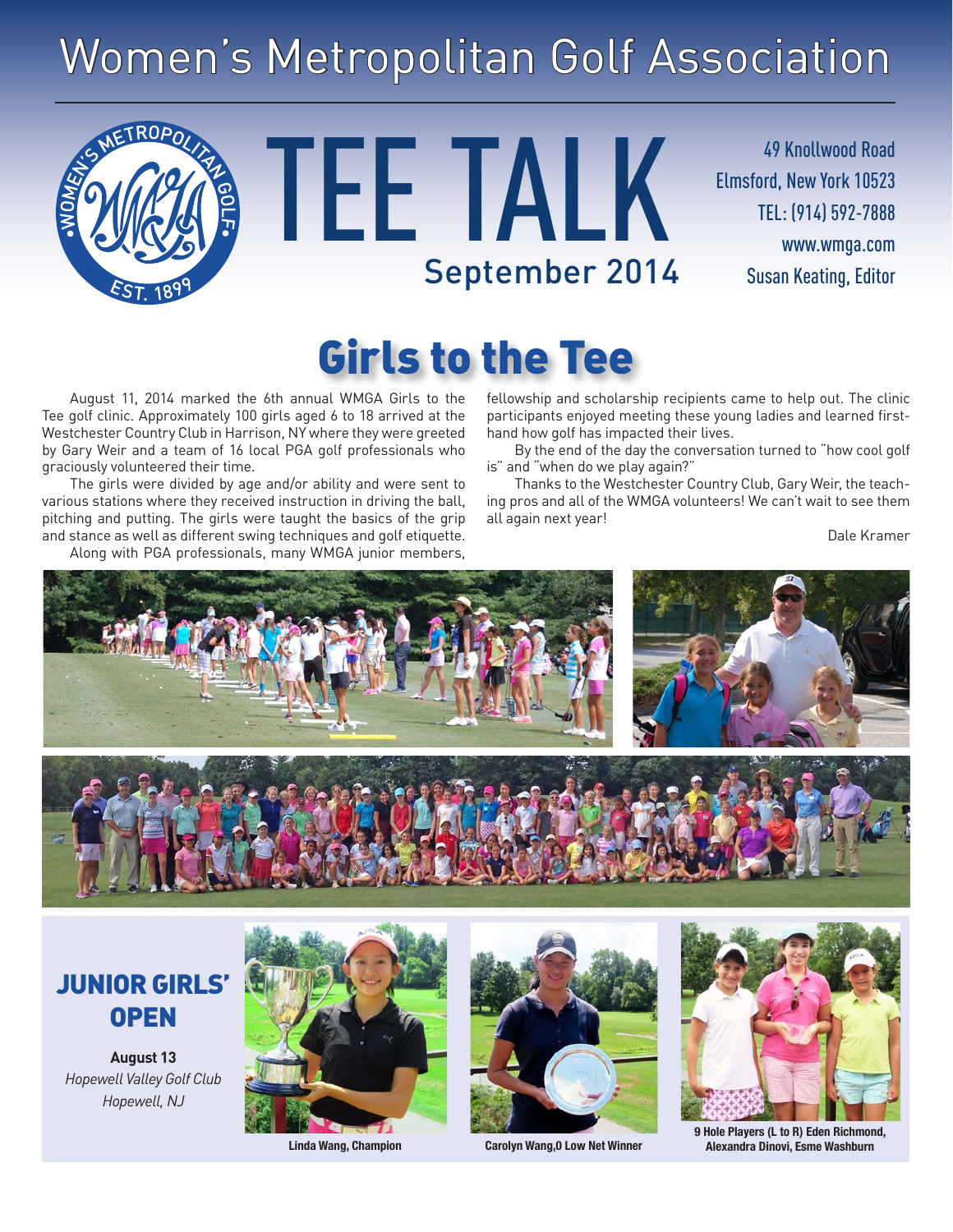#### **Mother-Daughter Championship**

**Monday, August 11** *Basking Ridge Country Club Basking Ridge, NJ*

**Low Gross** Kathy & Meghan Foos, 84

**Low Net** Caroline & Susan Newman, 71



**Kathy & Meghan Foos, Mother-Daughter Champions**



**Caroline & Susan Newman, Mother-Daughter Low Net Winners**



**Johnny & Jean Schob, Mother-Son Champions**



**Christopher & Marie Gibbons, Low Net Winners**

#### **Mother-Son Championship**

**Monday, August 18** *Brookville Country Club Brookville, NY*

**Low Gross** Johnny & Jean Schob, 70

**Low Net** Christopher & Marie Gibbons, 60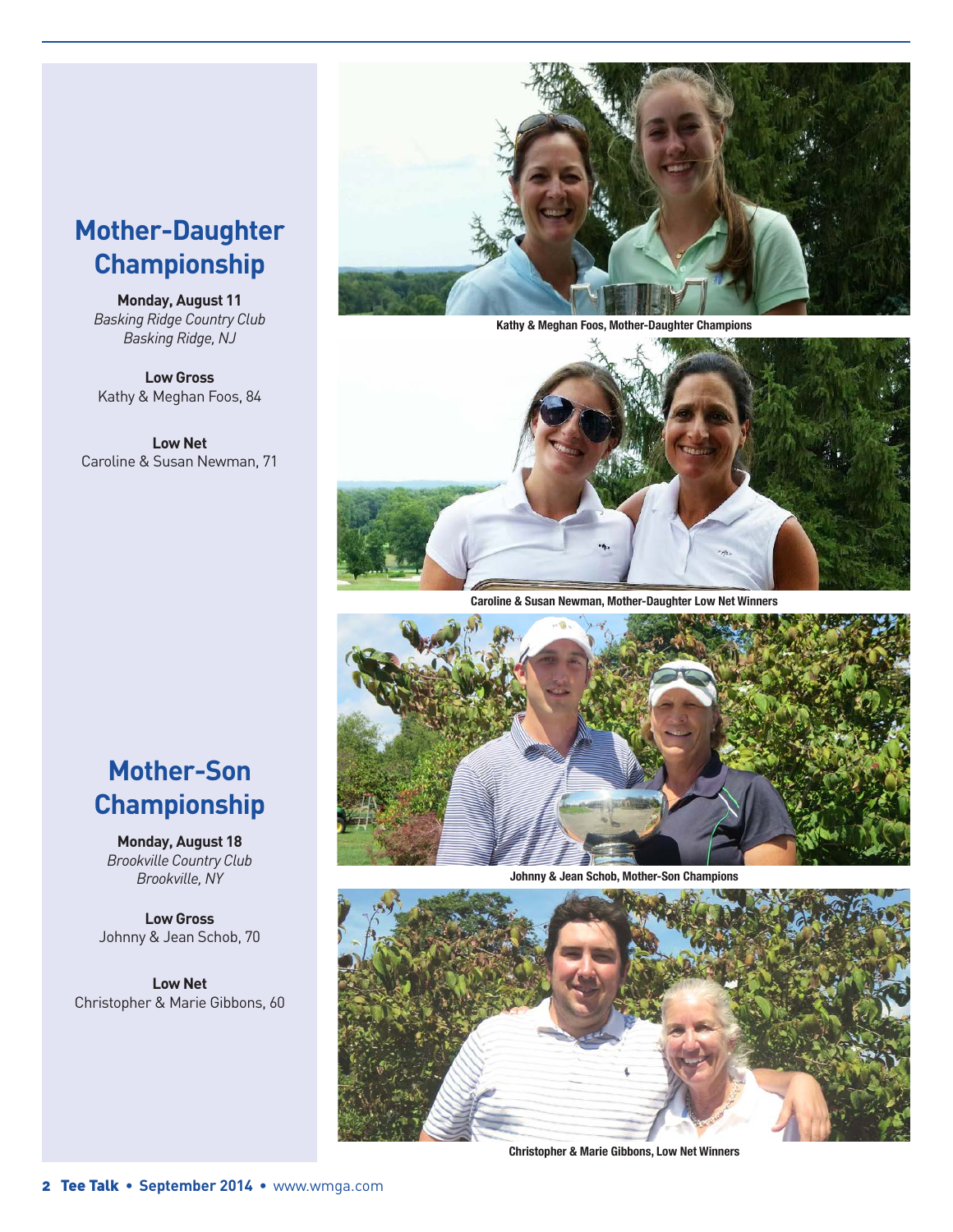#### **Father-Daughter Championship**

**Monday, August 11** *Basking Ridge Country Club Basking Ridge, NJ*

**Low Gross** Eric & Emily Corrigan, 74

**Low Net** Christopher & Augusta Mayer, 65





**Eric & Emily Corrigan, Champions Christopher & Augusta Mayer, Low Net Winners**

### **Amy Hyman & Bill Ettelson, A Father-Daughter Tradition**

I have always looked forward to the annual Father-Daughter Championship. But because my daughter Amy didn't take up golf until she was married, I missed the fun of playing with her in her teenage years. This tournament has given us the bond of golfing together. It also sparked her interest in tournament golf, and started her climbing the ladder of golf leadership going up the rungs from Ladies golf chairman at our club to President of the Women's Metropolitan Golf Association.

The mixed Pinehurst is a fun format that we don't get that much opportunity to play. We have always had enjoyable pairings, sometimes with younger fathers with their high school or college aged daughters, sometimes with older teams, more our contemporaries. We have formed many friendships this way with players from other clubs. We have also seemed to be something of a good luck charm to them, as many have turned out to be the winning team.

For us, it's been a "win" every time. I am sure the players come away from this tournament with the same feelings.

Bill Ettelson

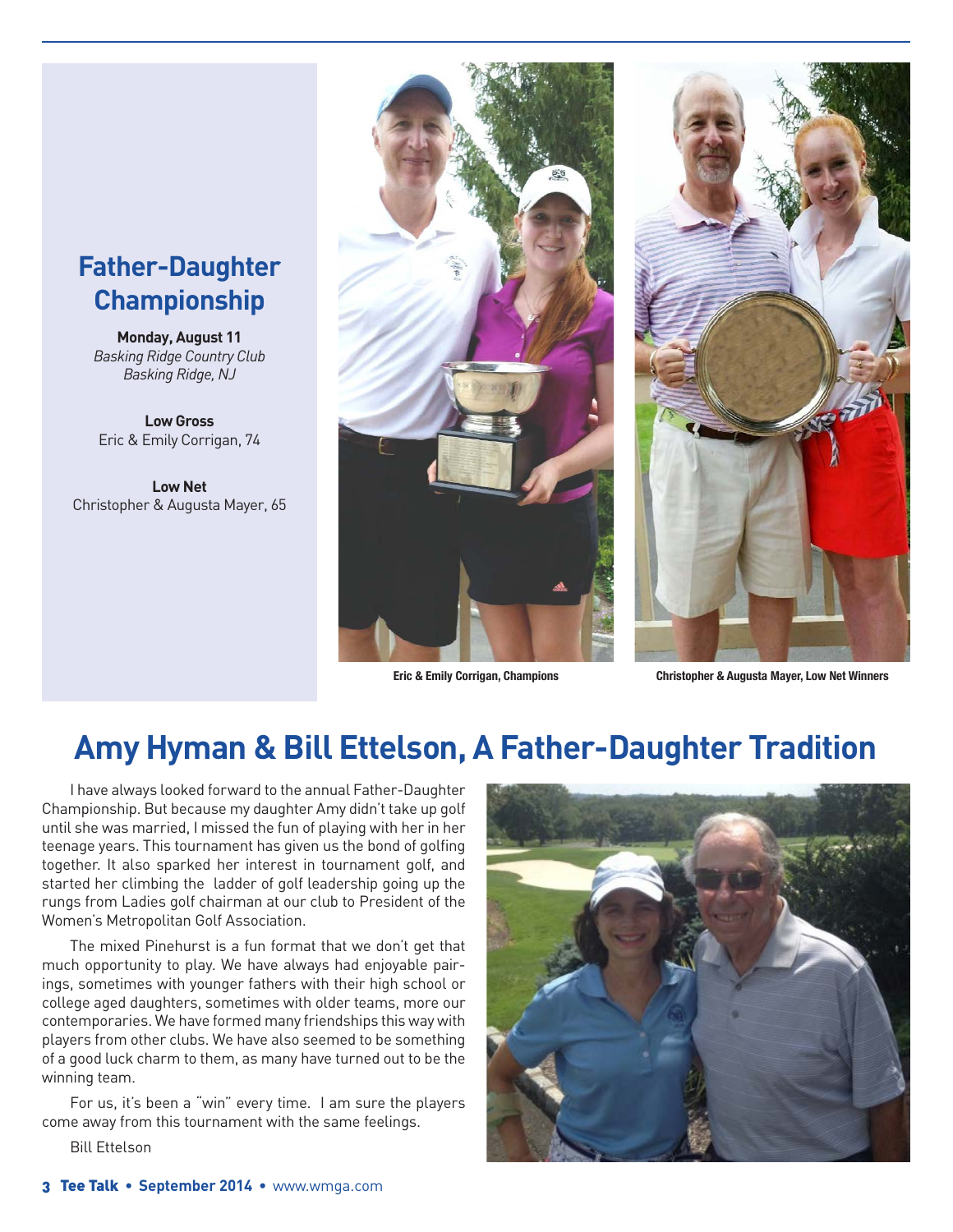#### GOLF ILLUSTRATED **August 21, 2014 Forest Hill Field Club**  *Bloomfield, NJ*

The Golf Illustrated Team Matches, originally scheduled for early June, were rained out and rescheduled and played on August 21 at the Forest Hill Field Club in Bloomfield, NJ. The matches are played between the three districts and date back as far as 1919. Golf Illustrated donated the trophy in 1921, which gave the competition its name. The Forest Hill Field Club was in excellent condition with fast, sloped greens that made for very competitive matches. Teams are comprised of 10 players, and because of the rescheduled date, the captains had their hands full trying to field full teams. New Jersey ended up one player short, which spotted both Westchester/ CT and Long Island with three points each, however, they were still victorious and narrowly edged out a win over Westchester/CT with Long Island finish-



**New Jersey Champions - Kathy Carter, Alicia Kapheim, Fran Gacos, Tara Fleming, Donna McHugh, Donna Cortina, Kathleen Melli**

ing third. Congratulations New Jersey! According to Kathleen Melli, team New Jersey, "As the adage states, there is no "I" in team which certainly was the case since we were playing a person short. From the perspective of the players, we knew we couldn't falter in our efforts. In the spirit of competition, playing on our home turf, and as defending champions, we knew we needed to get every available point. It was obvious when we came in from our matches that the scoring was very very close since all of the players were hanging around. Lots of smiles and high fives were shared among the NJ teammates when we found out that we had won. The trophy was once again proudly displayed by the NJ team."

## **One Day (A&B) Stroke Play**

**Long Island Wednesday, June 11** *Laurel Links Country Club Jamesport, NY*

> **Low Gross (Class A)** Dani Mullin, 72

**Low Net (Class A)** Laura Algiero, 73

**Low Gross (Class B)** Ellen Cuty, 94

**Low Net (Class B)** Nancy Niedt, 76

**New Jersey Tuesday, September 16** *Alpine Country Club Demarest, NJ*

> **Low Gross (Class A)** Fran Gacos, 80

**Low Net (Class A)** Holly Feinerman, 68

**Low Gross (Class B)** Lynn Thompson, 94

**Low Net (Class B)** Elissa Tolman, 74

**Westchester Tuesday, August 26** *Waccabuc Country Club Waccabuc, NY*

**Low Gross (Class A)** Liliana Ruiz-Munoz, 77

**Low Net (Class A)** Bonnie Tyler, 74

**Low Gross (Class B)** Donna Apple, 95

**Low Net (Class B)** Kate Dayton, 77